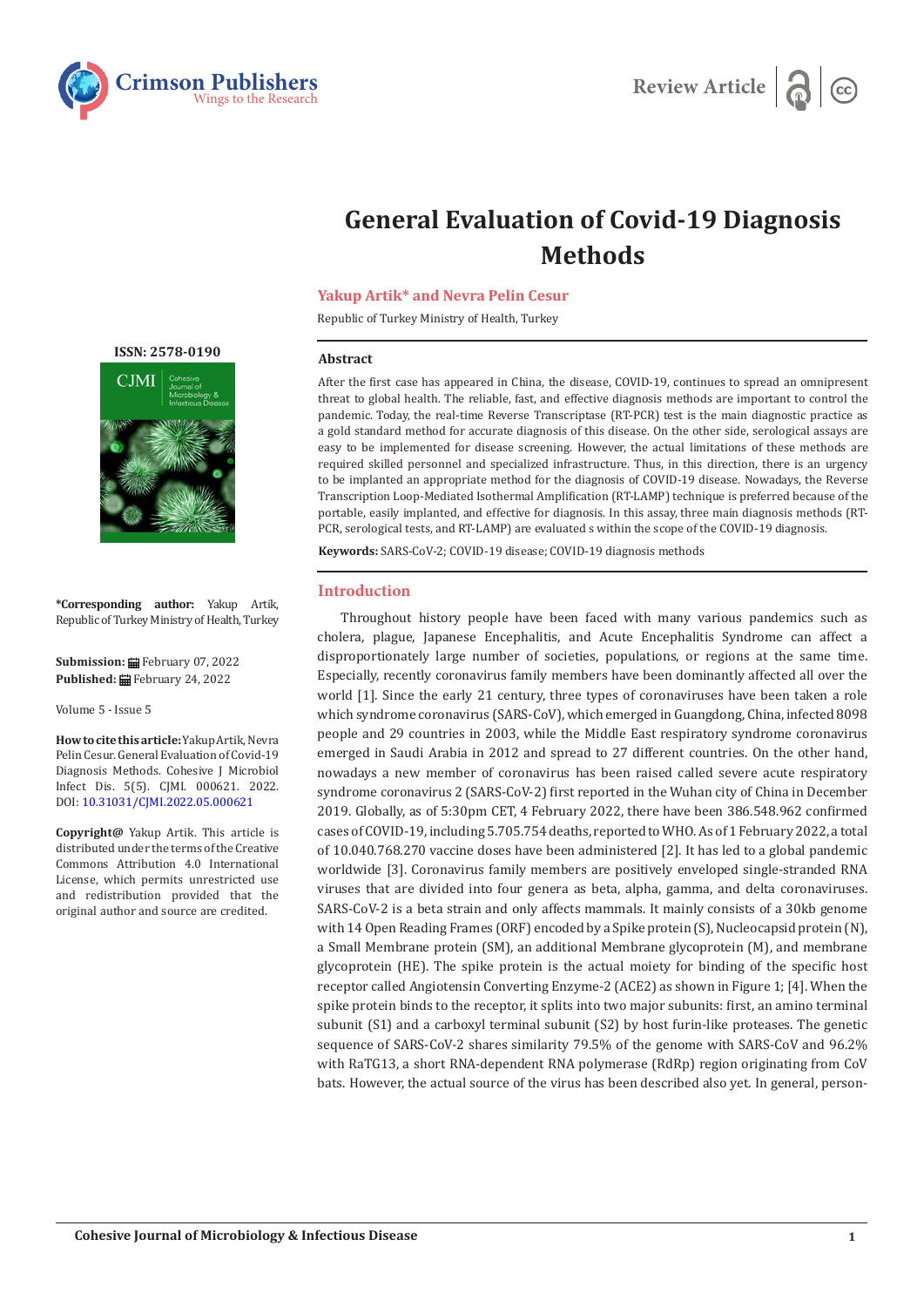to-person droplets, contaminated materials, and direct contact of the virus are the main causes of virus transmission [5]. Fever, back pain, loss of taste/smell, cough and diarrhea are the main symptoms of the disease. Multiple organ system and respiratory failure due to cytokine storm is also described in severe cases of COVID-19.

Asymptomatic cases have also been detected, with positive Polymerase Chain Reaction (PCR) results depending on their viral load representing the range of 8% to 80%. The incubation period is important for the clinical detection of the disease and has been updated as 6.4 days with recent studies [6].



**Figure 1:** Structural form of SARS-CoV-2 [7].

The most important aspect of controlling pandemics around the world is understanding the SARS-CoV-2 genome mutations. Recently, numerous variants of SARS-CoV-2 have been identified. Therefore, rapid and reliable detection of SARS-CoV-2 is crucial to control the rate of virus spreading. Creating adequate awareness and preparation against the virus is the main effective factor in order to prevent the transmission of the virus. Especially many patients show asymptomatic infection and are the most common carriers of the disease. These patients contribute to the spread of infection. The first step to control the spread of virus infection is the diagnosis of the disease. From this point of view, there are four different strategies: q-RT-PCR, serological tests, RT-LAMP and Point of Care (POC) respectively. In this review, we evaluate the diagnosis of COVID-19 disease to understand which method is most effective to control the pandemic [7].

# **Reverse Transcription Polymerase Chain Reaction (RT-PCR)**

The basis of molecular diagnosis is identification and amplification of viral genetic material from a sample of suspect individuals. This identification is done by RT-PCR. A set of protocols has been published by World Health Organization (WHO) that includes designing primers that bind to specific areas of the viral genome and subsequently amplify them. Once the viral RNA and nucleocapsid gene of SARS-CoV-2 were identified, they were used as a template for the design of oligonucleotide primers and binary hydrolysis probes for the in vitro qualitative detection of RNA

using the RT-PCR technique. Its mechanism of action includes isolation and purification of RNA extracted from the upper and lower respiratory regions. These are then reverse transcribed into cDNA and then subjected to devices with specific software for their subsequent amplification. This process provides suitable conditions for the binding of probes between the forward and reverse primers. However, during the extension phase of the PCR cycle, these probes are degraded by the 5՛ nuclease activity of a reporter dye and a quencher dye that cleaves Taq polymerase. This separation produces a fluorescent signal, and with each cycle, more and more reporter dye cleavages occur, thereby increasing the fluorescence intensity. The intensity of each cycle is measured via a PCR detection software system. Along with the test samples, the human RNase P (RP) gene is also targeted by a set of primers and probes as a control during the PCR run. The result interpretation of RT-PCR should always be done by professional experts [8]. Different countries have adopted different viral targets for the molecular-based detection of this pathogen. For example, China relied mainly on the identification of the ORF1ab and N gene; The USA has identified three targets in the N gene of the virus; Germany focused on the RdRP, E and N gene for detection; Paris Pasteur Institute targets 2 regions within the RdRP gene; Thailand mainly used the N gene; Hong Kong has developed a diagnostic test based on the identification of the ORF1b-nsp14 and N gene; spike protein (S protein) targeted by the National Institute of Infectious Diseases of Japan [9].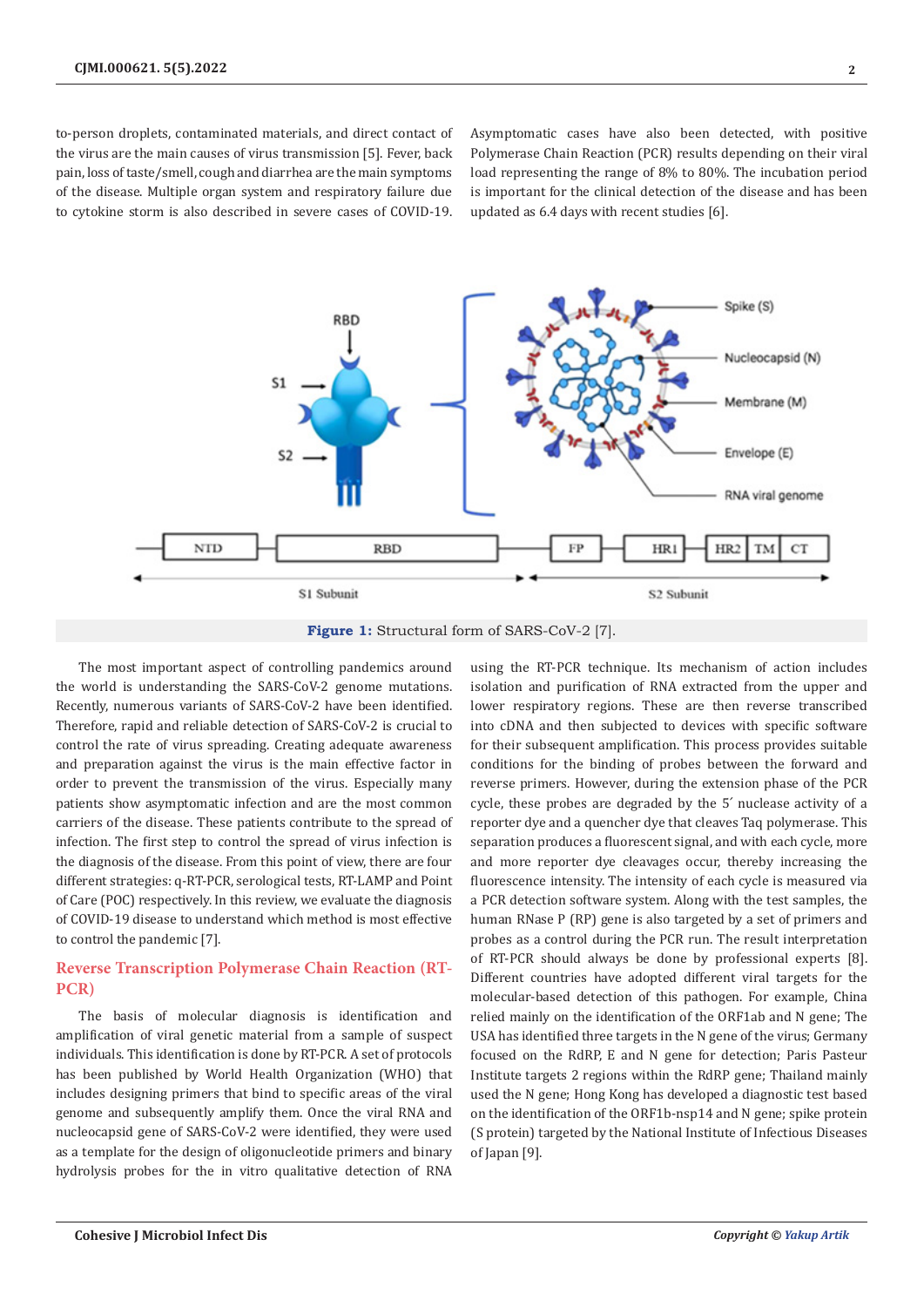## **Serological Tests**

Blood-based tests are serological tests used to determine whether a person has an infection. Antibodies are used to detect disease. Antibodies (IgM and IgG) are specific for an antigen in the blood. In principle, the immune system recognizes these antigens of an infected person as a foreign element, and specific antibodies can be created in the body to fight the infection. Therefore, these antibodies can act as labels for the disease, usually produced after the second week of virus infection. Although IgM antibodies can be detected after 10-20 days, IgG is detected after 20 days of SARS-CoV-2 infection [10]. An antibody is a specific protein produced within the host cell in response to an infection. Therefore, an antibody test identifies the presence of antibodies in the sample that may develop as part of the immune response if a person has been previously exposed to the viral pathogen. There are four different serological assays commonly used in laboratories for the detection of SARS-CoV-2 infection; neutralization test, Enzyme-Linked Immunosorbent (ELISA) qualitative detection, chemiluminescent immunoassay qualitative detection and rapid diagnostic determinations [11]. The neutralization technique identifies by the presence of antibodies in the patient's serum based on their ability to block the replication of SARS-CoV-2 in Vero E6 cell lines. However, detection of antibodies specific to virus proteins that are not primarily involved in replication can be missed with this approach [11].

On the other hand, SARS-CoV-2 identifies the presence of antibodies through the formation of the colored product obtained after binding of secondary labeled antibodies to the primary antigen-antibody complex by ELISA. In this viral detection process, the plate is usually coated with viral specific protein such as S and then loaded with a blood serum sample. If antibodies are present, they bind to the viral antigen forming an antigen-antibody complex. Secondary antibodies labeled with fluorochrome, or substrates are then added to this plate, which recognizes the preformed antigen-antibody complex and produces a detectable color change or fluoresces through a chemical reaction [12]. In the chemiluminescent method, it identifies the presence of antibodies through the formation of luminescence activity obtained by a chemical reaction of secondary labeled antibodies binding to the primary antigen-antibody complex. On the other hand, information about whether the growth of the virus can be inhibited by these antibodies is not fully provided. Also known as Chemiluminescent Immunoassay (CLIA), the method is a modified version of ELISA where luminescence is measured for the detection of pathogens. It is a quantitative test that can measure the number of IgG, IgM, and IgA antibodies. This test allows patient samples to be mixed with viral specific proteins. The formation of the antigen-antibody complex is detected by the binding of another secondary antibody, which then undergoes a chemical reaction to produce light. The amount of light emitted is then calculated to quantify the number of antibodies present in the sample [13].

In rapid antigen tests, the diagnosis is made to identify the presence or absence of antibodies to the virus in the patient's blood

serum samples. It works on the principle of lateral flow testing, in which the antigen-antibody complex moves by capillary action across a membrane and is immobilized by capture antibodies producing a color change. Rapid Diagnostic Tests (RDT) are considered a small, portable, and inexpensive test method. They work on the principle of lateral flow testing, where samples in the form of nasal swab, saliva, or blood show color lines to identify positive or negative results. In a lateral flow assay, a membrane containing gold nanoparticle labeled antibodies (Au-Ab) and capture antibodies is in two different lines. When the patient's sample is loaded onto the membrane, it moves along the membrane by capillary action. It encounters Au-Ab first and the viral antigens bind to form a complex. This complex then advances and is captured by the capture antibodies in the second line, and its immobilization on this surface results in the production of colored lines that confirm the tests [14].

## **RT-LAMP**

The RT-LAMP technique is a recently preferred technique, which is a fast and sensitive method used in the detection of SARS-CoV-2. Nucleic acid determinations take place over 1 hour and this easily interpretable colorimetric assay requires only a heat source. It is a fast and cost-effective simple colorimetric technique that makes it an effective solution to increase global testing capacity. It is also a single tube technology for detecting target nucleic acid sequences. Based on the RT-LAMP technique, it uses six primers, including four primers selected by combining fragments of target DNA and two additional loop primers used to amplify a particular gene region. Recently, RT-LAMP for Point of Care (POC) has been applied for many RNA virus infections. From this point of view, RT-LAMP has an important place in the diagnosis of virus infections such as SARS-CoV-2 [15].

The colorimetric sensing loop-mediated isothermal amplification (RT-LAMP) method was first proposed by Zhang et al. This technique provided results on par with existing molecular RT-qPCR assays and facilitated viral detection without being dependent on complex infrastructures. Jinzhao Song, a professor at the University of Pennsylvania, has proposed another modification of the RT-LAMP technique with the use of Recombinase Polymerase Amplification (RPA) for a two-step amplification in a single tube in 2020. Using this strategy, he also proposed the manufacture of a Point of Care (POC) device in which diagnosis can be made at home and clinical setups are not required. Such devices combine a paper-based technology with the RT-LAMP assay technique. One of the notable features of this device is its potential to integrate quarantined and self-isolated individuals on their own with a smartphone where highly sensitive, reliable and fast results can be obtained. This can be done by collecting nasal swabs, adding RT-LAMP-specific reagents to a sheet, and visualizing a color change. Therefore, it reduces visits to hospitals for checkups, and the chance of infection spreading is significantly reduced. Nucleic acid determinations take over 1 hour and typically do not require the required temperature values, unlike the traditional PCR technique of RT-LAMP, a powerful amplification method performed in an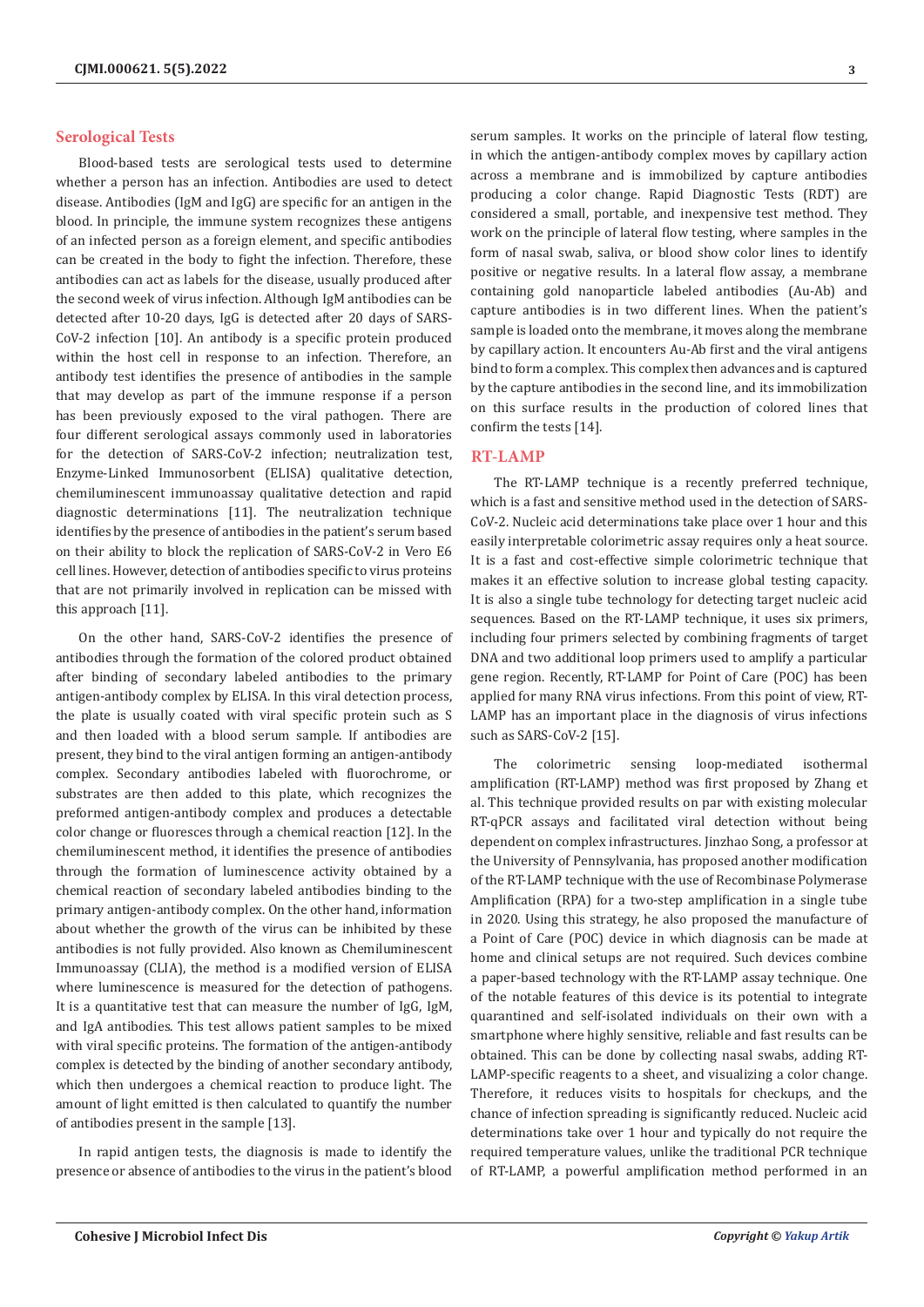isothermal environment [16]. By incubating the nucleic acid sample, 4 (or 6) specially designed primers, and Bst DNA polymerase in the same test tube at approximately 60 to 65 °C, simultaneous amplification and detection of nucleic acid can be completed in a single step. The primer set used for a typical RT-LAMP assay consists of two inner and two outer primers that recognize six different regions of the target DNA sequence. The Forward Inner Lining (FIP) consists of the F2 region and a complementary sequence of the F1 (F1c) region, while the Backward Inner Lining (BIP) consists of the B2 region and a complementary sequence of the B1 (B1c) region. The forward outer primer (F3) and reverse outer primer (B3) have sequences that complement the sequences of the F3c and B3c regions, respectively. These regions surround the desired amplified sequence. Primers used for any RT-LAMP assay, nucleotide base pair concentration and positions, distance between DNA regions, thermodynamics of primers, etc. should be optimized by a number of factors [17].

The RT-LAMP amplification process begins when FIP complexes with target DNA at the F2 region to form double-stranded DNA, which is in equilibrium at about 65 °C. DNA polymerase with strandchanging activity then initiates DNA synthesis from the FIP and simultaneously replaces a single strand of DNA. After this initiation step, the F3 primer then binds to the complementary F3c region and replaces the FIP-complementary helix. Due to the F1c sequence in FIP, the FIP sequence can self-anneal and form a loop structure at one end of the DNA. This strand then serves as the target for BIPinitiated DNA synthesis followed by strand displacement from B3induced DNA synthesis. This allows the other end of the single DNA strand to form a loop structure, thus resulting in a dumbbell-like DNA structure. It acts as a template for subsequent amplification. After a dumbbell-like structure is formed, exponential amplification of the dumbbell structure is initiated and DNA polymerase initiates DNA synthesis at the F1 site. FIP also hybridizes from the F2 region to the single-loop structure, and DNA synthesis of this primer causes displacement of the F1-prepared strand and self-attachment to a loop structure. Finally, self-prepared DNA synthesis is restarted from the B1 site in the new loop, reinforcing the existing template, as well as creating a new one from the displacement of the FIPcomplementary strand [18]. Because DNA can be amplified 109 times in one hour, it is possible to achieve great amplification from this iterative process.

To further increase amplification efficiency, RT-LAMP with six primers (loop primer) has also been developed. Loop primer RT-LAMP uses six instead of four primers, the forward and reverse loop primers (LF and LB) anneal to the regions between the F1/F2 and B1/B2 regions, respectively. Loop primers have been proven to enhance the RT-LAMP process, as amplification is fixed from increased starting points for DNA synthesis. RT-LAMP detects RNA rather than DNA sequences. Reverse transcriptase is added to the RT-LAMP mix to help convert viral RNA into complementary DNA (cDNA) to be used for amplification. This procedure has been of great help in the diagnosis of a large number of RNA viruses. To

detect multiple pathogens in the same test tube, multiple RT-LAMP assays with more primers or unique fluorescent signals have been

## **Conclusion**

Disaster is defined as a holistic situation of natural or man-made events that develops suddenly, requires a systematic approach to control, interrupts or stops social life, cause loss of life and property, and often cannot be overcome with local capacity. Biological disasters can be caused by humans as well as naturally occurring as infectious diseases and epidemiologically [20]. In particular, it is important to understand how the COVID-19 disease spreads. Patients are divided into as symptomatic and asymptomatic. Although patients with symptoms can be detected by various diagnostic methods, patients who do not show symptoms called asymptomatic are the main reason for the spread of the disease. For this reason, developed countries have turned face to faster tests. In this way, it is thought that they will perform a continuous scan. In the early stages of infection, the main problem with RT-PCR is false negative results. Insufficient and incorrect extraction of nucleic acids for RT-PCR results in false negative results. Therefore, chest computed tomography scanning is recommended as a complementary tool. The problem of RT-PCR with erroneous results is emerging more and more. In addition, RT-PCR requires trained medical personnel, specialized instrumentation, technical workmanship, and special chemicals or reagents. The accuracy of serological tests is also not sufficient to detect SARS-CoV-2 infection. Generally, these tests can be combined with RT-PCR based on the presence of viral RNA. The RT-LAMP technique is an alternative to traditional quantitative RT-PCR methods that do not require expensive tools to perform the reaction or interpret the results. RT-LAMP can provide higher sensitivity than RT-PCR in clinical samples. RT-LAMP is a nucleic acid amplification test like RT-PCR, which is a simple, low-cost and rapid method. This strategy can be rapidly implemented, and viability verified with clinical specimens before being made available for mass diagnostic testing at times. This approach can be used to monitor exposed individuals or potentially assist dredging efforts in the field and potential ports of entry. During the event, the development time of kits and devices gets even shorter. After all, it is an analysis system that can read both quantitatively and qualitatively.

developed. All these iterations of the RT-LAMP procedure show how promising it is in the field of viral diagnostics. As a result, it has

great potential in detecting SARS-CoV-2 [19].

#### **References**

- 1. [Artik Y, Cesur N, Kenar L, Ortatatli M \(2021\) Biological disasters: an](https://dergipark.org.tr/en/download/article-file/1903789) [overview of the covid-19 pandemic in the first quarter of 2021. Afet Ve](https://dergipark.org.tr/en/download/article-file/1903789) [Risk Derg 4\(2\): 163-182.](https://dergipark.org.tr/en/download/article-file/1903789)
- 2. World Health Organization.
- 3. [Erdem O, Derin E, Sagdic K, Yilmaz EG, Inci F \(2021\) Smart materials](https://pubmed.ncbi.nlm.nih.gov/33495747/)[integrated sensor technologies for COVID-19 diagnosis. Emergent Mater,](https://pubmed.ncbi.nlm.nih.gov/33495747/) [pp. 1-17.](https://pubmed.ncbi.nlm.nih.gov/33495747/)
- 4. Gulec EY, Cesur NP, Fazlioğlu GY, Kazezoğ[lu C \(2021\) Effect of different](https://pubmed.ncbi.nlm.nih.gov/34260086/) [storage conditions on covid‐19 RT‐PCR results. J Med Virol 93\(12\):](https://pubmed.ncbi.nlm.nih.gov/34260086/) [6575-6581.](https://pubmed.ncbi.nlm.nih.gov/34260086/)